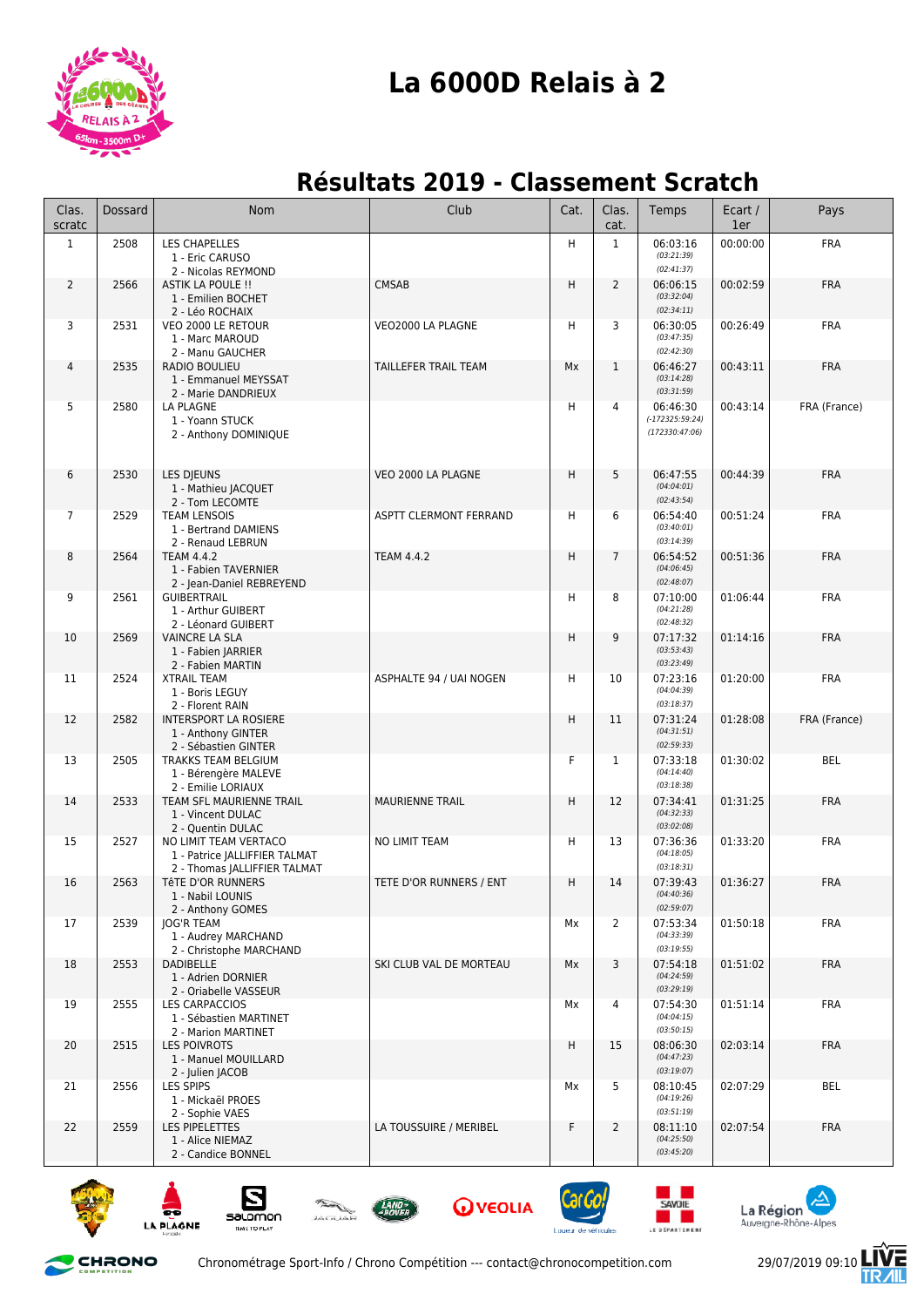

## **La 6000D Relais à 2 - Scratch** *Page 2*

| Clas.<br>scratc | Dossard | Nom                                                                                                             | Club                    | Cat.               | Clas.<br>cat.  | Temps                                           | Ecart /<br>1er | Pays         |
|-----------------|---------|-----------------------------------------------------------------------------------------------------------------|-------------------------|--------------------|----------------|-------------------------------------------------|----------------|--------------|
| 23              | 2585    | <b>6D WINNERS</b><br>1 - Corinne / Jean-Marie FAVRE /<br><b>GERMAIN</b><br>2 - Karine / Christiane HERRY / NAWI |                         | WINNE<br><b>RS</b> | $\mathbf{1}$   | 08:14:14<br>(04:27:24)<br>(03:46:50)            | 02:10:58       | FRA (France) |
| 24              | 2532    | <b>AVENIR ST ROMAIN</b><br>1 - Guillaume GORIAUX<br>2 - Jeremy BELLUS                                           |                         | H                  | 16             | 08:16:32<br>(04:28:54)<br>(03:47:38)            | 02:13:16       | <b>FRA</b>   |
| 25              | 2526    | NO LIMIT TEAM<br>1 - lérôme DORVAL<br>2 - Pierre Yves BERNARD                                                   |                         | н                  | 17             | 08:22:29<br>(04:56:46)<br>(03:25:43)            | 02:19:13       | <b>FRA</b>   |
| 26              | 2574    | 210<br>1 - Valérie DUCOGNON<br>2 - Cédric GUERARD                                                               |                         | Mx                 | 6              | 08:23:08<br>(04:39:27)<br>(03:43:41)            | 02:19:52       | <b>FRA</b>   |
| 27              | 2565    | TEAM ROSS FINANCE<br>1 - Timothée PIERRE<br>2 - Florian VEYET                                                   | TAILLEFER TRAIL TEAM    | H                  | 18             | 08:31:04<br>(04:26:27)<br>(04:04:37)            | 02:27:48       | <b>FRA</b>   |
| 28              | 2518    | LES BARJOX<br>1 - Ludovic PEISSEL<br>2 - Nicolas BALOCCO                                                        |                         | H                  | 19             | 08:34:40<br>(05:12:28)<br>(03:22:12)            | 02:31:24       | <b>FRA</b>   |
| 29              | 2522    | TEAM AXIVET<br>1 - Jean Baptiste DELSARTE<br>2 - Pierre FRANCOIS                                                |                         | H                  | 20             | 08:36:42<br>(04:27:39)<br>(04:09:03)            | 02:33:26       | <b>FRA</b>   |
| 30              | 2550    | <b>ZEM&amp;RUN</b><br>1 - Emmie GELLE<br>2 - Renaud GELLE                                                       | VAUX LE PENIL ATHLETISM | Mx                 | $\overline{7}$ | 08:37:01<br>(04:48:42)<br>(03:48:19)            | 02:33:45       | <b>FRA</b>   |
| 31              | 2568    | <b>LESPOTOS</b><br>1 - Frédéric BOCQUET<br>2 - Fabrice TORQUE                                                   | <b>JAFRETIN</b>         | н                  | 21             | 08:41:32<br>(05:12:15)<br>(03:29:17)            | 02:38:16       | <b>FRA</b>   |
| 32              | 2578    | <b>TEAM BEAUFORT AOP</b><br>1 - Marlène CHARLON<br>2 - Johann ROTH                                              |                         | Мx                 | 8              | 08:50:03<br>(04:55:17)<br>(03:54:46)            | 02:46:47       | <b>FRA</b>   |
| 33              | 2562    | X-TRAIL TEAM<br>1 - Loïc FABRIER<br>2 - Benjamin RATSIMIHAH                                                     |                         | н                  | 22             | 08:51:18<br>(05:05:36)<br>(03:45:42)            | 02:48:02       | <b>FRA</b>   |
| 34              | 2511    | <b>TEAM PORNIC</b><br>1 - Charles LEROUX<br>2 - Erwan LEROUX                                                    |                         | H                  | 23             | 08:54:03<br>(04:47:18)<br>(04:06:45)            | 02:50:47       | <b>FRA</b>   |
| 35              | 2548    | PRESQUE 13<br>1 - Christophe LASNIER<br>2 - Géraldine MERLE                                                     |                         | Mx                 | 9              | 08:55:31<br>(04:49:11)<br>(04:06:20)            | 02:52:15       | <b>FRA</b>   |
| 36              | 2551    | <b>LES CHEVALIERS</b><br>1 - Bernard CHEVALIER<br>2 - Sandrine CHEVALIER                                        |                         | Mx                 | 10             | 08:56:20<br>(05:19:32)<br>(03:36:48)            | 02:53:04       | <b>FRA</b>   |
| 37              | 2549    | LES IOUFS<br>1 - Aurélien LECAS<br>2 - Julie MOREL                                                              |                         | Mx                 | 11             | 09:02:42<br>(04:48:53)<br>(04:13:49)            | 02:59:26       | <b>FRA</b>   |
| 38              | 2509    | LYON RUNNING CREW<br>1 - Damien BLANQUART<br>2 - Adrien RAYMOND                                                 |                         | H                  | 24             | 09:12:18<br>(04:40:14)<br>(04:32:04)            | 03:09:02       | <b>FRA</b>   |
| 39              | 2547    | LA TEAM DU COMTE<br>1 - Alexandre BOLEVE<br>2 - Marie ROYET                                                     | AS AIX LES BAINS        | Мx                 | 12             | 09:16:11<br>(03:53:58)<br>(05:22:13)            | 03:12:55       | <b>FRA</b>   |
| 40              | 2543    | * POSITIVE ATTITUDE *<br>1 - Sébastien ALEXANDRE<br>2 - Aude GREGOIRE                                           | <b>RCNAMUR</b>          | Мx                 | 13             | 09:22:17<br>(05:00:34)<br>(04:21:43)            | 03:19:01       | BEL          |
| 41              | 2514    | LES SANGLIERS<br>1 - Camille ROUCHON<br>2 - Fabien PIRON                                                        |                         | н                  | 25             | 09:26:57<br>(05:51:48)<br>(03:35:09)            | 03:23:41       | <b>FRA</b>   |
| 42              | 2502    | ONVATOUTDONNER<br>1 - Natacha RAUTUREAU<br>2 - Muriel T'KINDT                                                   | LA FOULEE MEYNOISE      | F                  | 3              | 09:34:04<br>(05:44:54)<br>(03:49:10)            | 03:30:48       | <b>FRA</b>   |
| 43              | 2516    | TEAM2958 PEREFICE<br>1 - Adrien GUIZON<br>2 - Patrice GUIZON                                                    | ASVA SANOFI             | н                  | 26             | 09:38:07<br>(05:29:11)<br>(04:08:56)            | 03:34:51       | <b>FRA</b>   |
| 44              | 2558    | <b>OCR TEAM</b><br>1 - Capucine BERTRAND<br>2 - Dylan BERNARD                                                   | <b>SPARTRIA</b>         | Mx                 | 14             | 09:51:42<br>(05:20:55)<br>(04:30:47)            | 03:48:26       | <b>FRA</b>   |
| 45              | 2520    | LES DUPONDT<br>1 - Frédéric DUPONT<br>2 - Michel DUPONT                                                         |                         | н                  | 27             | 10:02:59<br>(05:27:41)<br>(04:35:18)            | 03:59:43       | <b>BEL</b>   |
| 46              | 2521    | LES DEUX S<br>1 - Guillaume SAUNIER<br>2 - Bruno SIGISMONDI                                                     |                         | H                  | 28             | 10:04:36<br>$(-172325:59:24)$<br>(172334:05:12) | 04:01:20       | <b>FRA</b>   |
|                 |         |                                                                                                                 |                         |                    |                |                                                 |                |              |

















E